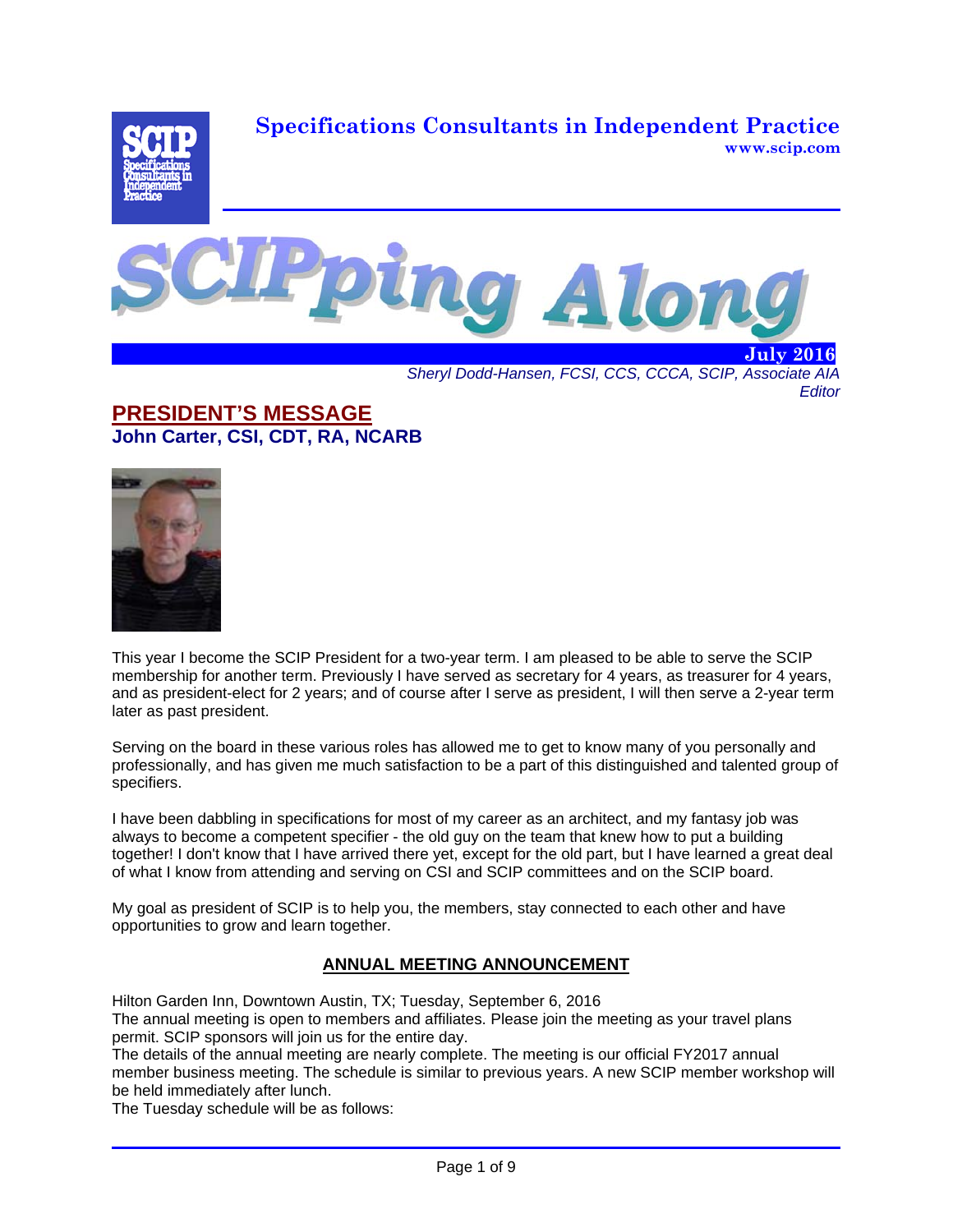|                                                                    | $08:00$ am - 09:00am |                | <b>Breakfast</b>                                          |  |
|--------------------------------------------------------------------|----------------------|----------------|-----------------------------------------------------------|--|
|                                                                    | $08:30$ am - 09:30am | $\sim$         | Annual Member Meeting                                     |  |
|                                                                    | $09:30$ am - 10:00am | $\blacksquare$ | Sponsor Presentations (part 1)                            |  |
|                                                                    | 10:00am - 11:30pm    | $\blacksquare$ | Open Forum                                                |  |
|                                                                    | 11:30am - 12:00am    | $\blacksquare$ | Sponsor Presentations (part 2)                            |  |
|                                                                    | 12:00pm - 1:00pm     | $\sim$         | Lunch                                                     |  |
|                                                                    | $01:00$ pm - 01:45pm | $\sim$         | SCIP BIM Workshop Part 1                                  |  |
|                                                                    | $01:45$ pm - 02:30pm | $\sim$         | Group Photo & refreshment break                           |  |
|                                                                    | 02:30pm - 03:15pm    | $\sim$         | SCIP BIM Workshop Part 2                                  |  |
|                                                                    | 03:15pm - 03:30pm    | $\sim 100$     | Refreshment break                                         |  |
|                                                                    | 03:30pm - 04:15pm    | $\sim 10$      | SCIP BIM Workshop Part 3                                  |  |
|                                                                    | 06:00pm - 09:00pm    | $\sim$         | Arkema Hosted Event (special invitation)                  |  |
| Wednesday sponsored reception schedule (location to be announced): |                      |                |                                                           |  |
|                                                                    | 05:00pm - 07:00pm    |                | Tubelite Hosted Reception (open to SCIP members who RSVP) |  |
|                                                                    |                      |                |                                                           |  |

This year our sponsors are supporting SCIP in general and SCIP is determining how the sponsorships are used. Consequently, our sponsors are funding the annual meeting meals, refreshment breaks, and most importantly the SCIP workshops. See www.scip.com home page for a list of our current sponsors and logos below.

Breakfast will be available beginning at 8:00 AM. The annual member business meeting will begin at 8:30 AM while you finish breakfast. A separate agenda will be provided for the member meeting.

After the business meeting, we will enjoy presentations from our sponsors, then begin the traditional SCIP Open Forum Discussion of member suggested topics. Suggestions for the forum will be accepted between now and the meeting date, and also the day of the meeting before the forum begins. The open discussion is to address member concerns, solutions, and practice issues. Come ready and willing to participate. Send your ideas for the forum discussions to treasurer@scip.com.

Starting at 1:00 PM we will begin the Second Annual SCIP Workshop – Building Information Modeling (BIM). This Workshop will address concerns about how BIM programs operate, and how their proliferation might affect our tasks, business models, and operational methods. These are concerns that have been legitimately raised by some of our membership. We are a diverse group, although some of our members have extensive knowledge of what these technologies are built on, other members have had far less contact with them. This Workshop is for all levels of experience, and will consist of 3 afternoon sessions, from the simple to the specific. This event will be conducted by Jeff Pilus, fellow SCIP member.

Part 1: Elephant in the Room – What is Building Information Modeling?

Part 2: BIM DNA – Omniclass, Uniformat, Build Smart Alliance.

Part 3: Hands-On – Software demonstrations.

 $\overline{a}$ 

At 1:45 to 2:00 PM, approximately, we will break for the annual group photo and refreshments. Officers will herd all members back to the meeting space to complete the workshops.

SCIP Day concludes with the 13th annual Arkema evening reception, dinner, and entertainment. Special invitations will be sent by Arkema, only to those members who have paid to renew their membership for FY17. Please RSVP directly to Arkema to reserve your place.

And this year we also have a sponsored reception for SCIP members on Wednesday evening, hosted by Tubelite. Hope to see you there, and please RSVP for this event also. See details below.

Members are requested to help man the booth in the exhibit hall to promote SCIP and network with peers and colleagues. Signup sheets will be circulated during our meeting. The goal is two members manning the booth during the show times. This year our booth number is 555.

TO RSVP for the ANNUAL MEETING and for the TUBELITE RECEPTION, please send an email to RSVP to either or both. Send to treasurer@scip.com prior to August 20, 2016.

**See you in Austin!**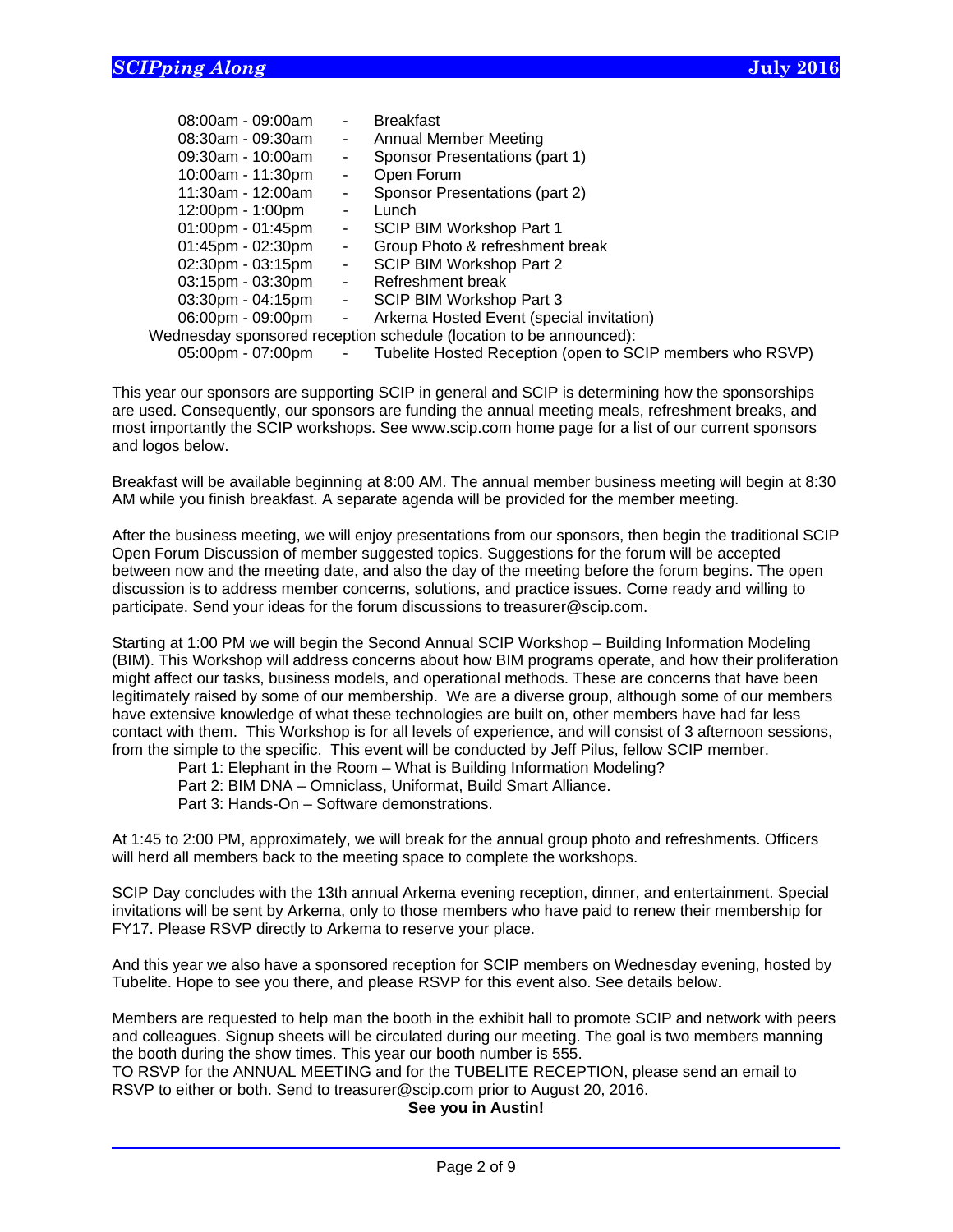# **ANNUAL WORKSHOP DETAILS**

One of our members (Jeff Pilus) will be facilitating a presentation and open discussion at our meeting in the afternoon session on September 6th. We will be exploring issues concerning Building Information Modeling, technologies, and later we will be looking at software that interfaces with BIM programs like Revit. He will be joined by Beth Stroshane from Applied Building Information LLC, and finally demonstrations will be tendered by Paul Worosz and Chip Bullock from Building System Design Inc. in a workshop setting. These will be tailored to different user technical capabilities, from novice to expert. As new technologies emerge, the discussions about them tend to become so muddled by terminologies associated with them that anyone on the margins gets left behind. Jeff calls this "the antagonism of academic speak". Jeff has been an adjunct member of the faculty at the University of Nebraska for fifteen years, and is putting together a program that is graduated and measured in language that we can all understand. Jeff has always said: "if you think you know about something, just wait until you try to teach it. That will show you".

The learning objectives for the sessions:

- 1. 45 minutes: Elephant in the Room
	- a. What is Building Information Modeling?
	- b. How do different firms use it?
	- c. Why should we specifiers understand it?
	- d. How do we open the files? Demonstrations of the Revit Viewer
- 2. 45 minutes: BIM DNA
	- a. Omni Class, UniFormat, Build Smart Alliance
	- b. Project Phases
	- c. How linkage software works
	- d. Liability Issues and Agreements
	- e. Technical Language
- 3. BSD (45 minutes to however long you need them)
	- a. Linkman and SpecLink E

Find out more about Jeff at JMPConsultantsllc.com. Beth will be doing a 90-minute presentation at Construct that will have detailed technical information about several programs. She would love to have you join her if you are needing further technical information

#### **TUBELITE RECEPTION INVITATION**

Tubelite Inc., a US manufacturer of Division 8 architectural aluminum fenestration systems, would like to invite all SCIP members attending CONSTRUCT 2016 in Austin to a reception preceding the host chapter party on Wednesday, September 7<sup>th</sup>.

Please join us at Eddie V's restaurant conveniently located near Brazos Hall at 301 E 5th Street. Tubelite staff will be available to meet you starting at 5 PM and we will provide beverages, appetizers and a gift for your attendance. Please also visit us at the Expo in Booth 249. www.tubeliteinc.com

#### **Please RSVP to Treasurer@Scip Com with your name and number of attendees.**

#### **MEMBERSHIP RENEWALS ARE NOW DUE**

 $\overline{a}$ 

We are now at the start of the SCIP Fiscal Year 2017.

Fellow SCIP members, it is time to renew to continue enjoying your member benefits. Even with new benefits added this year, the dues remain the same – only \$50. Renew by July 31 to attend the annual meeting and BIM workshop, and enjoy the Arkema Kynar 500 sponsored dinner and other events.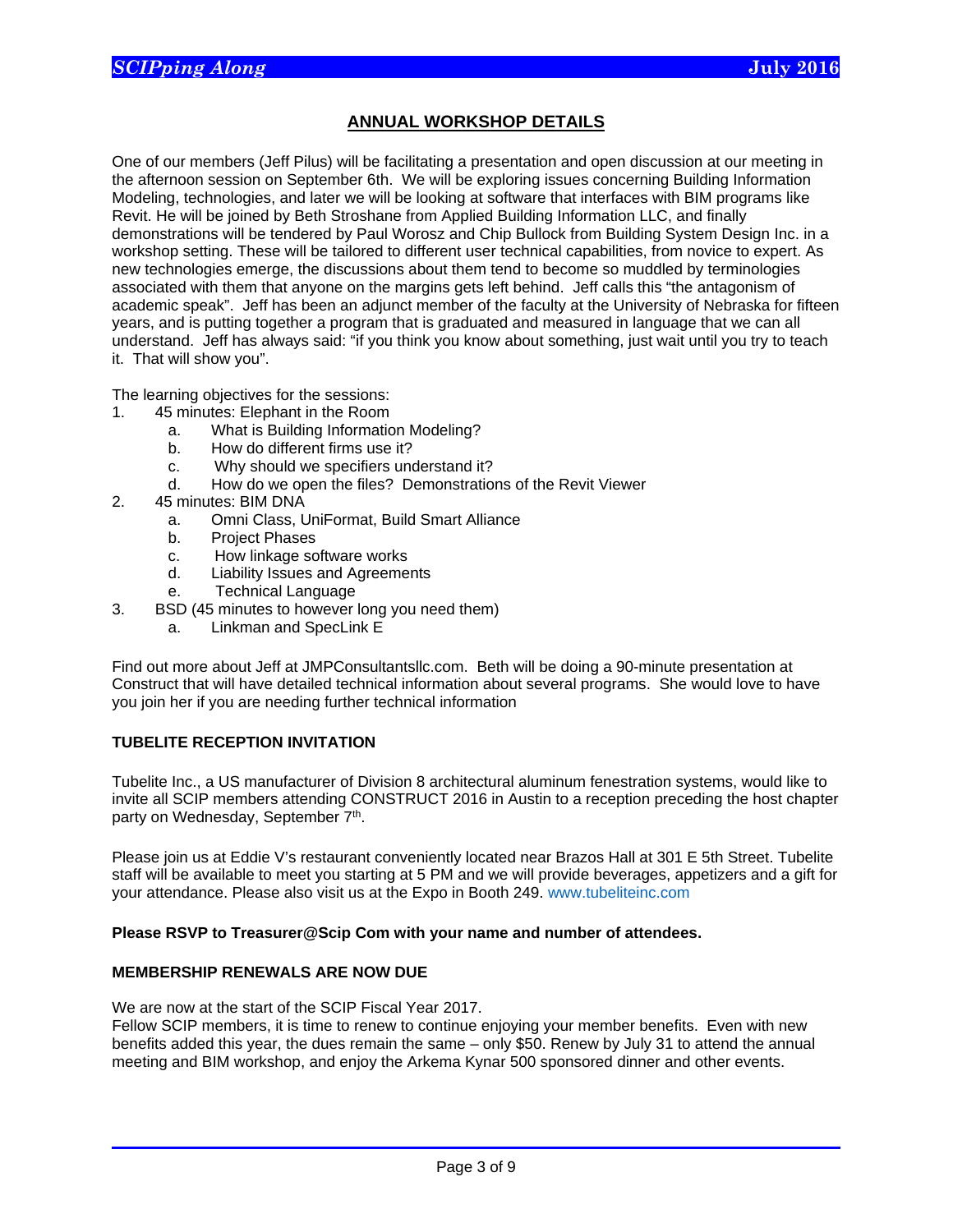This year renewal is simple – pay by credit card, PayPal account, or the old-fashioned snail-mailed check. You choose. scip.com/members/paypalmemberrenewal.html

Also you can still renew by check; send those to the new Treasurer, Helaine (Holly) Robinson. We ask that you no longer send money orders for renewals – if these are necessary please contact the Treasurer in advance to discuss the details.

Look at the value your SCIP membership brings. The CSI member dues discount alone pays for your SCIP membership. So renew now, and suggest your specifier friends join SCIP, too.

| <b>Benefit</b>                                            | Value  |
|-----------------------------------------------------------|--------|
| CSI Corporate Partner CSI individual member dues discount | \$60   |
| <b>MADCAD ASTM Subscription</b>                           | \$2000 |
| AIA CES Provider Status to offer AIA credits              | \$900  |

If you are a retired or retiring member, please email us indicating your intent to remain a retired member, or to become a retired member. There are no dues or voting privileges for retired members, nor can a retired member serve on the board.

#### **NEW SCIP OFFICERS**

As you are probably aware, we have held elections for the SCIP board for fiscal years 2017 and 2018 (two-year term).

The following are the newly elected Board officers, effective July 1, 2016 thru June 30, 2018:

- President John Carter
- President Elect Linda Stansen
- Vice President Vivian Volz
- Vice President Neil Davison
- Secretary Stephen Nash
- Treasurer Helaine (Holly) Robinson
- Past President David Stutzman
- Affiliate Director Don Harris

If you wish to contact the new Board, all of the contact info is available at www.SCIP.com by clicking on the Quicklink on the home page for MEMBER DATABASE. Your comments and ideas are encouraged. Any time you have an idea or a question, just send it to any SCIP board member, email it to treasurer@scip.com, or leave a voice message at the SCIP Hotline at 818.390.7692.

Several of the former SCIP Board members are staying on to serve another term, but to the outgoing Board members, the new Board collectively sends a very special THANK YOU for their dedicated service over the past two or more years:

- Marilyn Smith former Secretary
- David Lorenzini former Past President
- Peter Jordan former Vice President

For info about requirements and responsibilities for serving on a future SCIP Board, please download the SCIP Bylaws at www.SCIP.com.

### **SCIP ARCHIVES**

 $\overline{a}$ 

The SCIP Board recently established a (free) cloud-based storage/archive location on Microsoft OneDrive. This storage site was established for use by the Board in conducting SCIP business and archiving historical documents such as prior budgets, agendas, and meeting minutes.

A special THANK YOU to Stephen Nash, new SCIP Board member, for his time and effort in organizing the structure of the archive, and to Marilyn Smith for her careful preservation of meeting minutes over the past few years.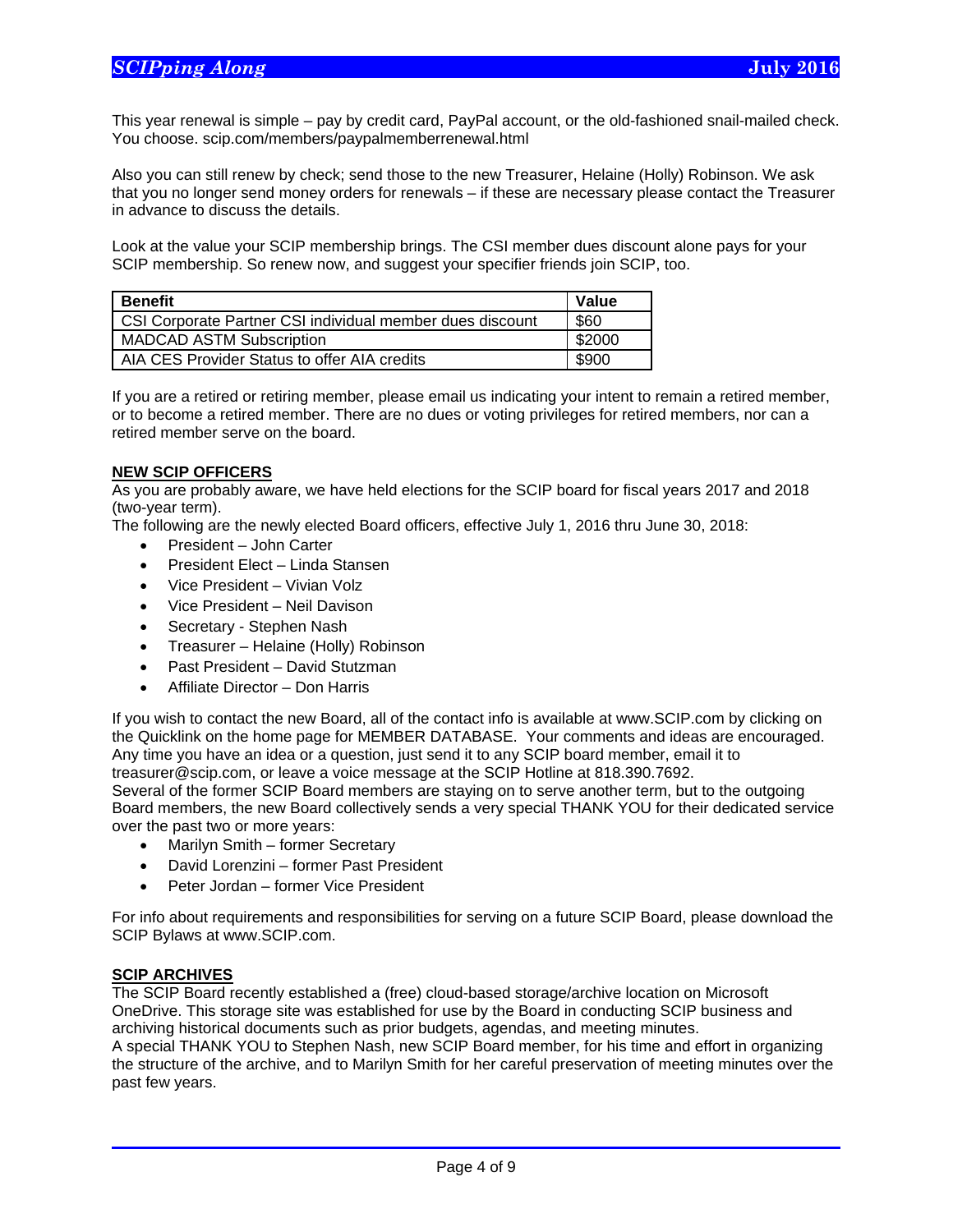If any SCIP members have documents they want to donate to the archives, please forward them to treasurer@scip.com or bring them to the next annual meeting.

### **ASTM RESOURCES FOR SCIP MEMBERS**

We have signed an agreement with MADCAD.COM which will allow SCIP members to access certain ASTM Standards online. MADCAD has already sent out instructions to each SCIP member, informing you how to access these resources online. If you have NOT received your instructions, or need help accessing these resources, notify both treasurer@scip.com and ededebas@madcad.com (Erdem Dedebas at MADCAD). Erdem will contact us to verify your current membership, then assist you in gaining access.

The standards that can be referenced through this service are ASTM Standards Referenced in Building Codes - this includes over 2,000 ASTM construction standards typically referenced by UBC, ICC, UPC, NFPA 5000, Spectext, Masterspec, BSD Speclink, Green Standards, UL Global Standards, and NRCA. This package includes active, redline and historical editions, and it is updated quarterly. This service will allow two concurrent SCIP members to access these standards at any given time. For this reason we urge you to be careful to log out when finished, and not stay logged in for extended time.

### **SCIP MEMBER 2015 WORKSHOP WHITE PAPER**

At the 2015 annual meeting, SCIP members participated in a half-day workshop, facilitated by David Samuel, to review and document specifications processes. Members were divided into six teams to review specific subjects and aspects of delivering construction specifications. The result of the workshop was a white paper written by professional writer Max Russell titled "The Construction Specifications Process - A Value Focused Overview." This white paper is available to every SCIP member for distribution to clients and others. In addition, each SCIP sponsor for the 2015 meeting received a copy. To read or download a PDF of the paper, go to www.SCIP.com; look for the WHITE PAPER link on the left side of the home page, under PUBLICATIONS AND ARTICLES.

### **SCIP IS AN AIA CES PROVIDER**

 $\overline{a}$ 

SCIP is now an AIA-CES Provider, which will allow SCIP membership to provide classes online and inperson that can be registered with AIA for continuing education credits for the class participants. Instructions are available, and a few forms are required. This requires a little advance planning, so please plan ahead if you want to take advantage of this member benefit. Email treasurer@scip.com and we will provide more information to you.

### **SCIP HAS A LAWYER ON CALL - AIA LEGALINE**

LegaLine is the AIA Trust Legal Information Service, ideal for small firms without in-house counsel or an attorney on retainer. A subscription service, LegaLine enables subscribers to discuss matters affecting risk management and their architectural practice with architects who are also lawyers and who are familiar with current practice issues.

While LegaLine does not act as a firm's attorney, it does provide legal information in response to practicerelated questions and problems. In specific situations, LegaLine may help determine whether to hire a lawyer. Ultimately, the goal is to help small firms manage their risks, improve their practices, and prevent disputes and lawsuits.

Sole practitioners and small firms don't have the luxury of in-house counsel or retained attorneys, yet they confront many legal challenges such as negotiating and interpreting contracts and handling disputes with clients and contractors.

In addition, LegaLine can give insights on collecting overdue or disputed fees, options when hiring or firing an employee, incorporating one's practice, transferring firm ownership, and structuring profitable joint ventures. It's important for specifiers to recognize the traps and pitfalls in their practice to avoid legal difficulties – and focus on the business of specifications consulting.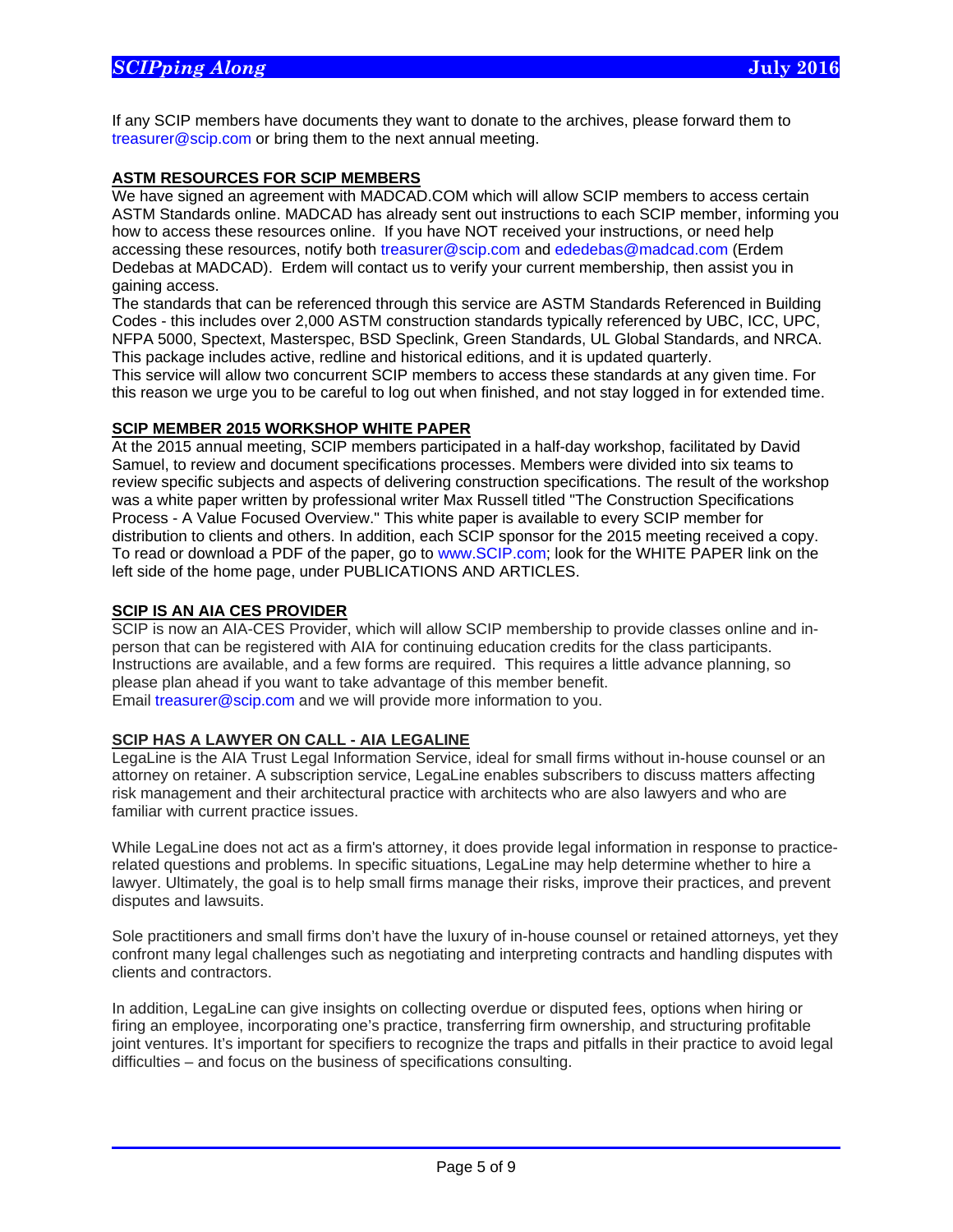SCIP members in the United States receive prompt responses by telephone to practice-related legal questions all year long – and learn what to do to help prevent costly and destructive legal problems. LegaLine inquiries are answered by Charles R. Heuer, FAIA, Esq., or a member of his team. Mr. Heuer is an architect, attorney, professional liability consultant, and mediator. As proof of value, several SCIP members have their own subscription to LegaLine!

As a member benefit, SCIP members are entitled to two free calls to LegaLine, (800)688-9780, each year.

### **SPONSORSHIP PROGRAM**

SCIP is continuing the sponsor program started last year. Already many original sponsors have renewed and additional sponsors are showing interest. There was very positive response to the initial program from both members and our sponsors. Members and sponsors interact throughout the day of the annual meeting exchanging information and advice. Table top product displays showcase sponsor products and allow individual discussions about products and projects.

Each sponsor is recognized on the SCIP website home page. Premium sponsors join SCIP members at the annual meeting and exhibit their products and have an opportunity to address members during the meeting. For additional details see http://www.scip.com/sponsors.html.

This year look for 15 or more sponsors, including some that are not in the CONSTRUCT exhibit hall.



#### **MEMBER SURVEY ANNOUNCEMENT**

 $\overline{a}$ 

In 2007 Mark Kalin issued a member survey to gage the state of SCIP member practices and the influence our members may have on the construction industry. This year SCIP will repeat the 2007 survey with some additional questions to gage the trends among SCIP member practices. These are simple questions and the answers will provide insight about the construction industry, sustainability, specifications, services, and SCIP members.

Look for an email with a link to take the survey - a total of 15 questions. Make this survey representative of every SCIP member. The survey results will be shared at the annual meeting in Austin, TX.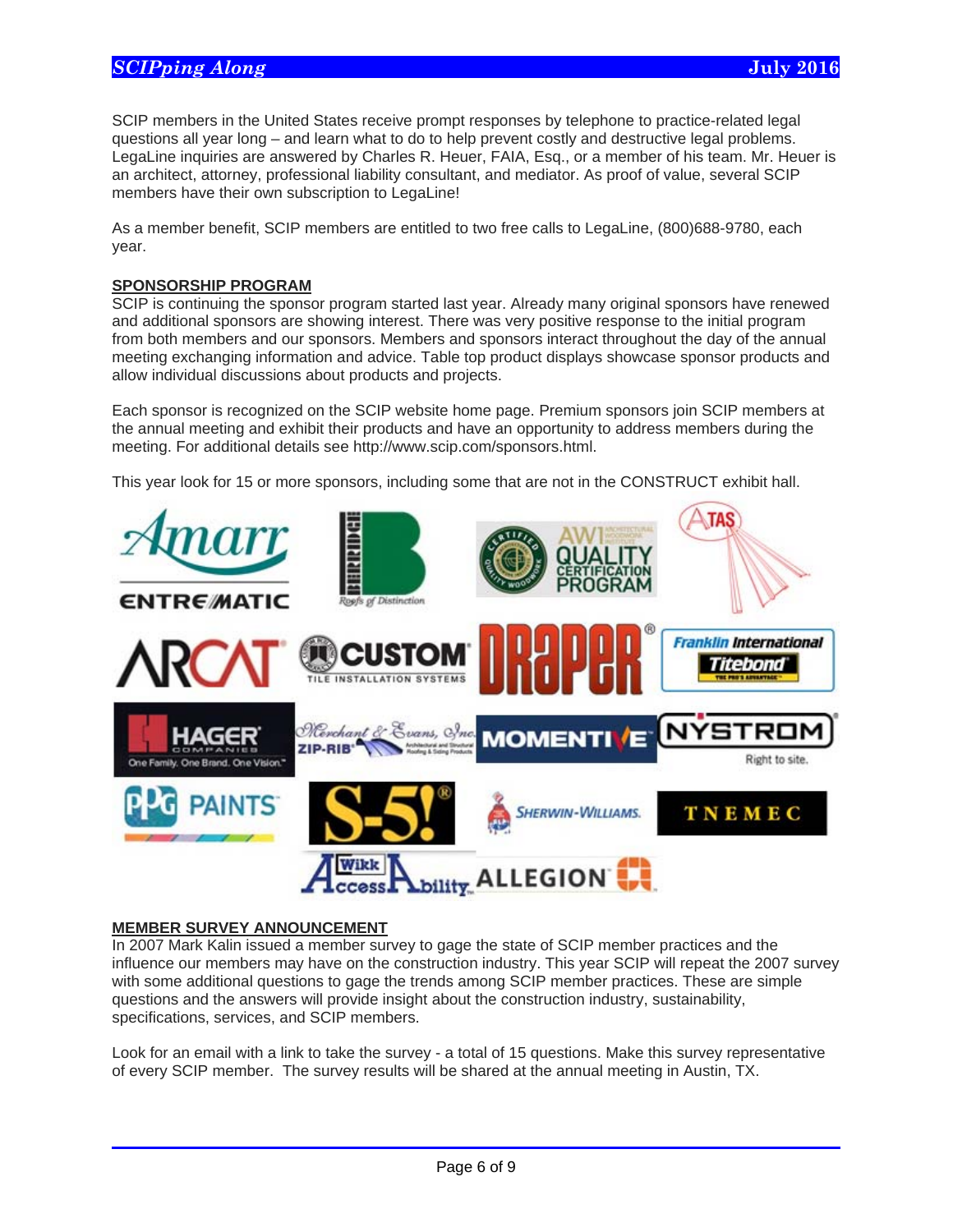# **SCIP BOARD MEMBER BIOGRAPHIES**

**PRESIDENT ELECT Linda Stansen, CSI, CCS, RA, SCIP** 



Stansen Specifications is a sole-proprietor, woman-owned (WBE) business established in 2002. Linda Stansen worked as an architect for over 30 years in various architectural firms, writing specifications in addition to project management, before starting her consulting practice. She draws on her widely varied architectural background to focus that experience on her specifications writing. Her past architectural project management experience includes commercial, industrial, high-tech, retail, hospitality, sound studios, residential, and renovation work. Her specifications projects have ranged through commercial, educational (both K-12 and university level), historical renovation and restoration, research facilities, sports complexes, parking structures, hospitality, medical outpatient and clinics, places of worship, and residential developments. She has produced specifications for local and state agencies, state and private universities, municipalities, and the federal government.

My goal for SCIP would be to work more on our interrelationship with the architectural community through AIA.

# **VICE PRESIDENT Vivian Volz, AIA, CSI, SCIP, CCS, LEED AP BD+C**



 $\overline{a}$ 

New member of the board Vivian Volz is a specifier in private practice in the San Francisco Bay Area. Vivian has been an active volunteer with CSI San Francisco and at the national level. She is a relatively new member of SCIP, despite having owned VVAS since 2009. Vivian enjoys high-end commercial tenant improvement and core-and-shell projects, market-rate and low-income multi-family work, and experimenting with new ways to connect, streamline, and coordinate specs with her clients' work. She hopes to help SCIP find low-effort ways to improve its web site and communications.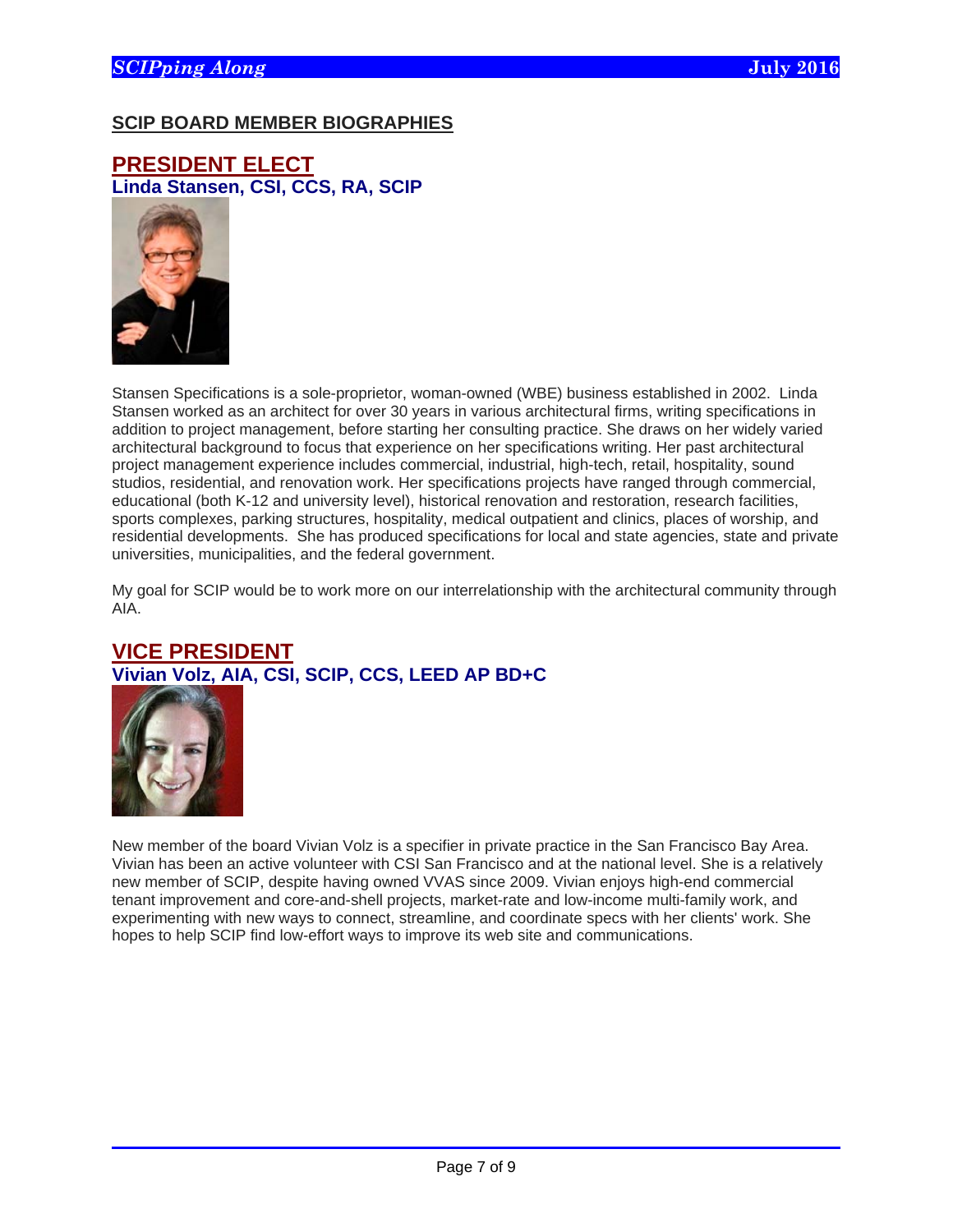# **VICE PRESIDENT Neil Davison, RA, FCSI, CCS, CCCA, SCIP**



Specifier at Davison Associates, Inc. – Phoenix, Arizona

# **SECRETARY Stephen Nash, AIA, FCSI, SCIP**



Aloha! I am looking forward to serving on the SCIP Board of Directors. My conversion to full time independent specifier and subsequently joining SCIP was recent. Prior to settling in Hawaii over 25 years ago, I started working in Michigan designing and installing fabric structures and later joining a large architectural firm in Houston and subsequently transferring to their southern California office. I have been fortunate to have served in various roles as an architect, designer, project architect, programmer, specifier, project manager, and principal in a medium sized office as part of a ten office firm. The recent economic decline led to a reevaluation of my career and the opening of a specification focused practice in 2010. SCIP and the relationships with other members has been tremendously helpful in building my practice. While serving as secretary I would like SCIP continue to build on the member benefits. In particular we may be able to pursue insurance providers to raise their awareness of independent specifiers to identify improved risk avoidance business practices and possibly a group rate for SCIP members.

# **TREASURER Helaine K. (Holly) Robinson, CSI, CCS, CCCA, SCIP**



 $\overline{a}$ 

QSPECS LLC – Cincinnati, Ohio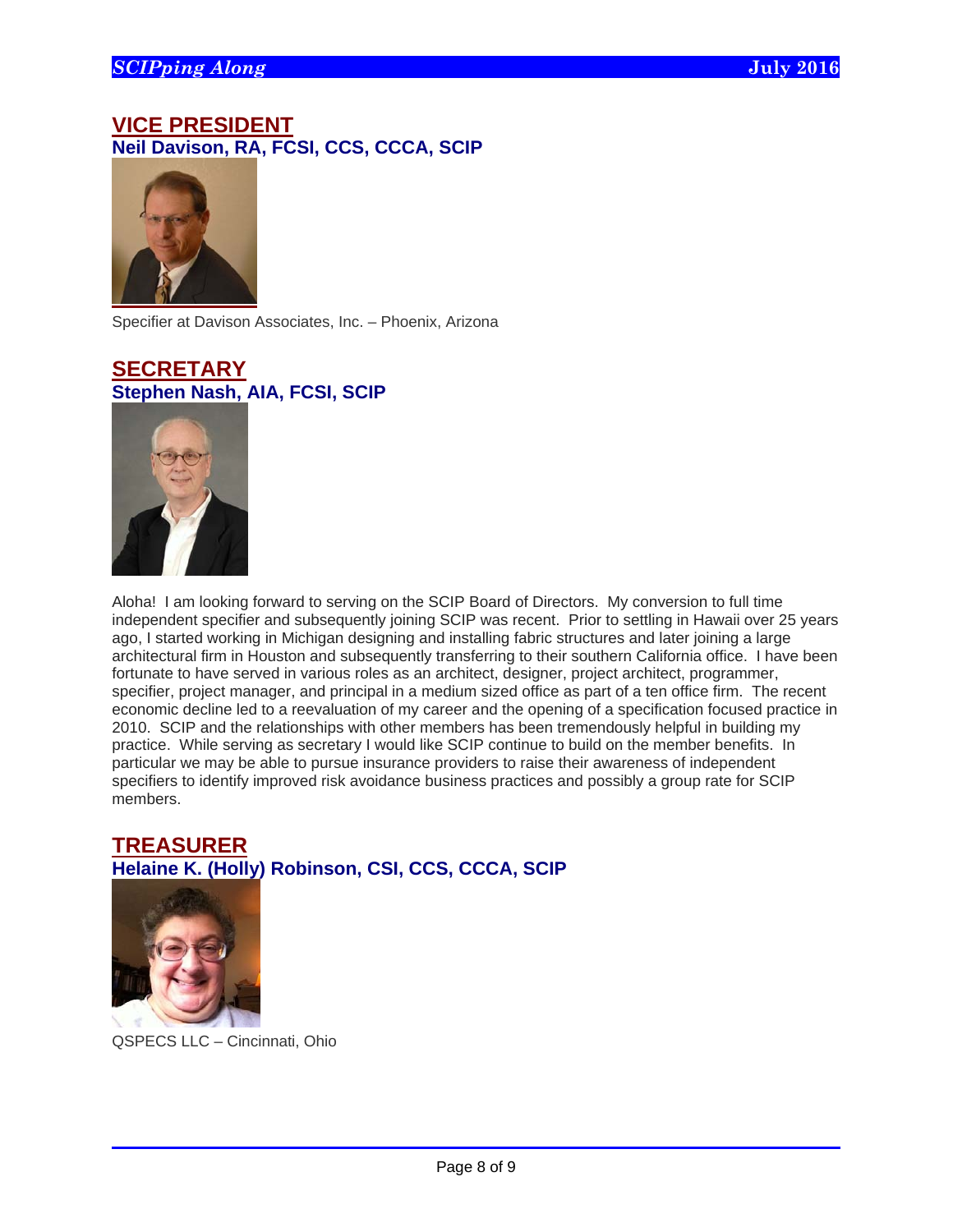# **AFFILIATE DIRECTOR Don A. Harris, CSI, CCS, CCCA, AIA, SCIP**



Design Collective, Inc. – Baltimore, MD

# **IMMEDIATE PAST PRESIDENT David Stutzman, AIA, CSI, CCS, LEED AP, SCIP**



Conspectus, Inc. – Philadelphia, PA

Editor's Note: Thanks to the officers who contributed to this newsletter.



Past President and Editor David Lorenzini's Article Follows



 $\overline{a}$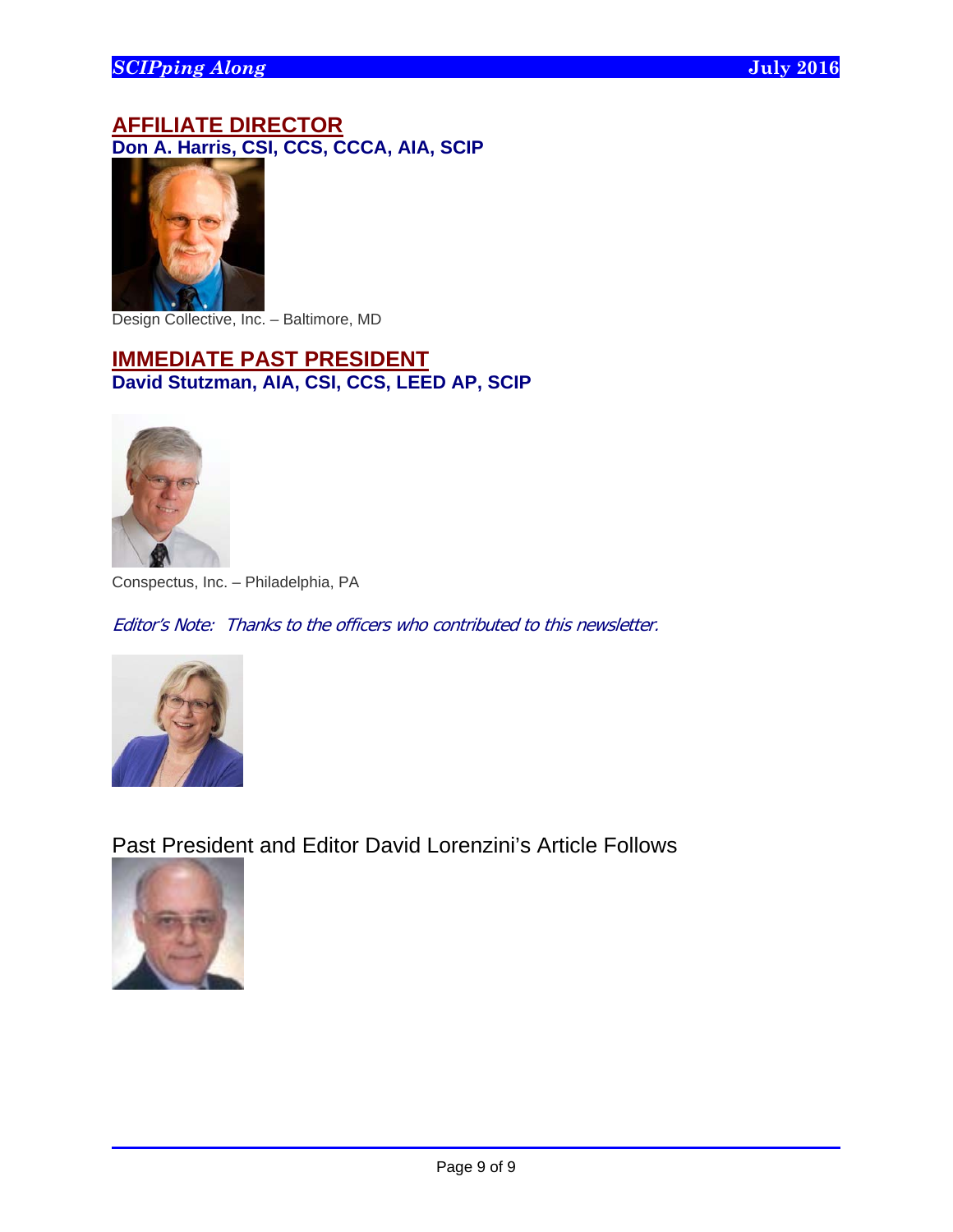## **TWO DECADES OF SCIP PUBLICATIONS**

This is my farewell after spending 22 years on the SCIP Board of Directors. It all started when I took office as Secretary/Treasurer in July 1994. I also took over as Editor of the SCIP newsletter at the same time as Jo Drummond replaced Tom Heineman as SCIP President. The following is my actual introduction in the January 1995 issue of KnowHow:

# **EDITOR'S CORNER**

# **—by David Lorenzini, FCSI, SCIP Secretary-Treasurer, 1994-1996**

"When I received my first KnowHow in 1985, my first reaction was to pity the poor soul who had to publish it. I didn't know who Steve Andros was, but he must have been a glutton for punishment. Little did I know that 9 years later I would be a glutton for punishment as well. However, have no pity—this has been mostly fun playing with all the desktop publishing possibilities. For the record, I'm using the 32-bit version of Microsoft Word for Windows 6.0 on Windows NT. The text is output to a Hewlett-Packard LaserJet 4M Plus in Postscript for the photo-ready copy. The photos were scanned into a Hewlett-Packard IIcx color scanner, sized and sharpened with Corel Photo-Paint, and imported directly into the document. I want to thank Jo Drummond, John Raeber, Sheryl Dodd-Hansen, and the other contributors for making my job easier. **Kh**<sup>"</sup>

### **BIRTH OF SCIPPING ALONG**

Jo and I were joined on the Board by the two Vice Presidents, Sheryl Dodd-Hansen and William Dyer. As Vice President, Sheryl wrote a 2-page summary of the SCIP Annual Meeting in San Francisco for the same January 1995 issue of the KnowHow. From the introduction to her article, which stretched over two additional pages, the title was called:

# **SCIPPING Along–Recollections of Annual Meeting**

### **by Sheryl Dodd-Hansen, SCIP Vice President , 1994-1996** *(with assistance of Robert Woodburn's notes)*

"The annual SCIP meeting was held at the Marriott Hotel on June 22 and 23, 1994 in San Francisco, California. Having presided over the earlier Board meeting, the agenda for which consisted largely of preparation from the general meeting, President Tom Heineman directed the membership activities of the General Membership Meeting on Wednesday morning and led the discussion of issues of interest to our members in the SCIP Roundtable during Wednesday afternoon and Thursday morning…."

In the subsequent 2-year term (1996-1998), Sheryl moved up to President. In this, my last SCIPPING Along article, I want to thank Sheryl for all her contributions to SCIP over the years and for her ongoing behind-the-scenes work as editor of *SCIPPING Along* going, now in its 22nd year.

I was able to publish 10 issues of KnowHow, numbered 50 to 59. In those days printed copies were mailed to all the members as I moved from California to New Hampshire to Virginia. The last item on the last page of the Spring 2000 issue was my request for a new editor: